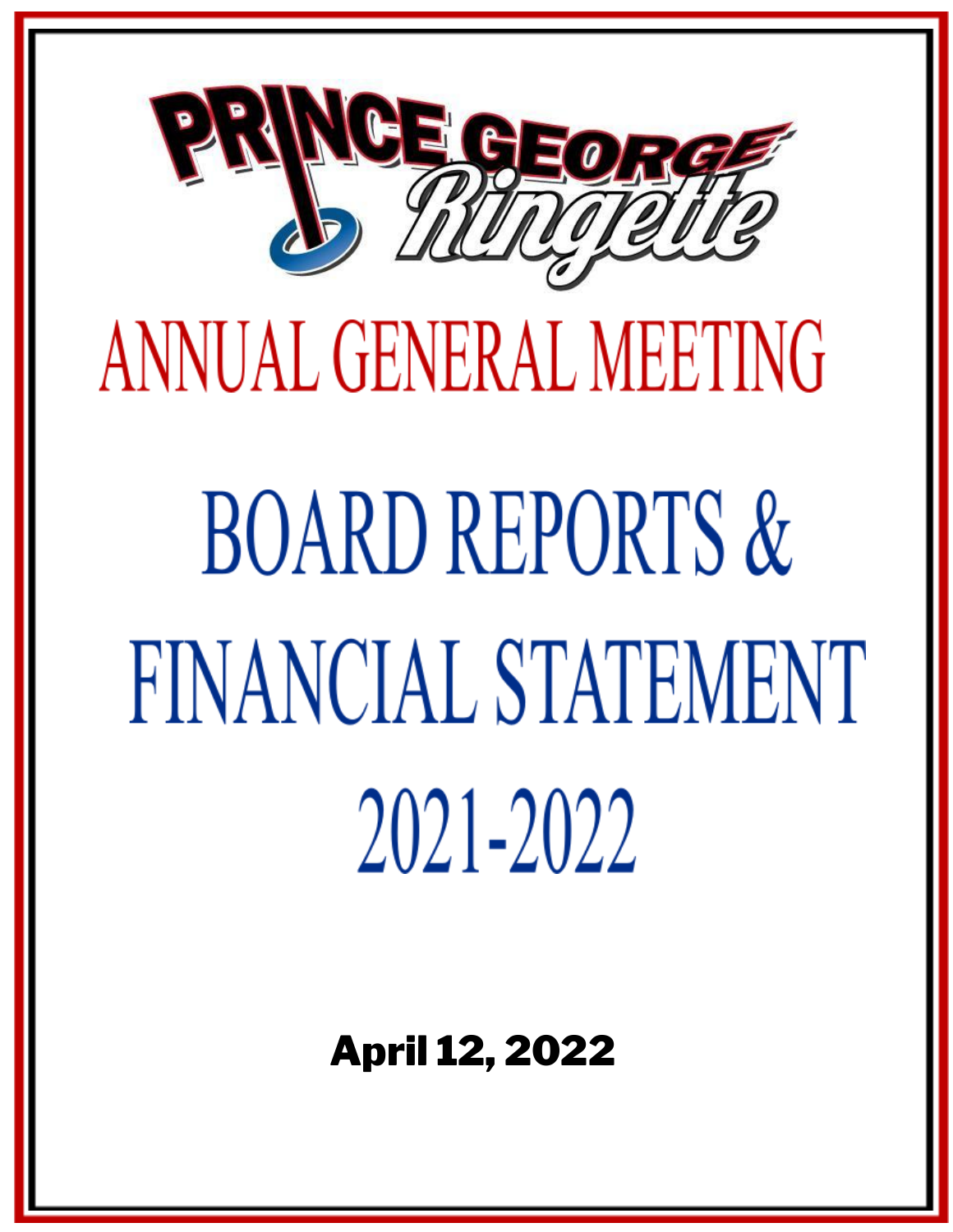# 2021-2022 Reports Prince George Ringette Association Board of Officers and Directors

# **Reports from Board Officers**

## **President's Report – Gina Layte Liston**

The Prince George Ringette Association is a resilient organization of which I have been a proud member for eight seasons, a number of those on the Board. What makes it resilient is even after two (2) full seasons of COVID, we are here today doing what is best for the players and the organization.

There were a number of hard decisions that had to be made this year by the Board, Team Staff and families because of COVID-19 and the catastrophic flooding in the south and I appreciate the ability and resiliency of all of the members to determine ways to meet the Provincial health order guidelines, road closures, and still allow the players to play.

The Zone 8 program which includes the Quesnel Ringette Association and the Prince George Ringette Association had two teams participate- U14 and U16, both having the opportunity to play in the 2022 Provincials in Coquitlam.

Thanks to the hard work of Darian Campbell, the PGRA ran a pilot FLEX program for adult recreation players. There were thirty-two (32) players who registered and played once a week throughout the season.

I want to thank the Board for their time and energy in providing direction throughout the season, to the Team Staff (Coaches, Team Managers and Ambassadors) who dedicate their hearts to our players, who take the time to get trained and come out each week so our players can develop and grow, and to the families and many other volunteers who assist in making this organization one I am proud to be part of.

## **Vice-President's Report – Natsuko Komine** *Cronje*

CRC

- 9 new CRCs this season.
- Every PGRA volunteer is now up to date.

Society filing

● Annual report filed in June 2021.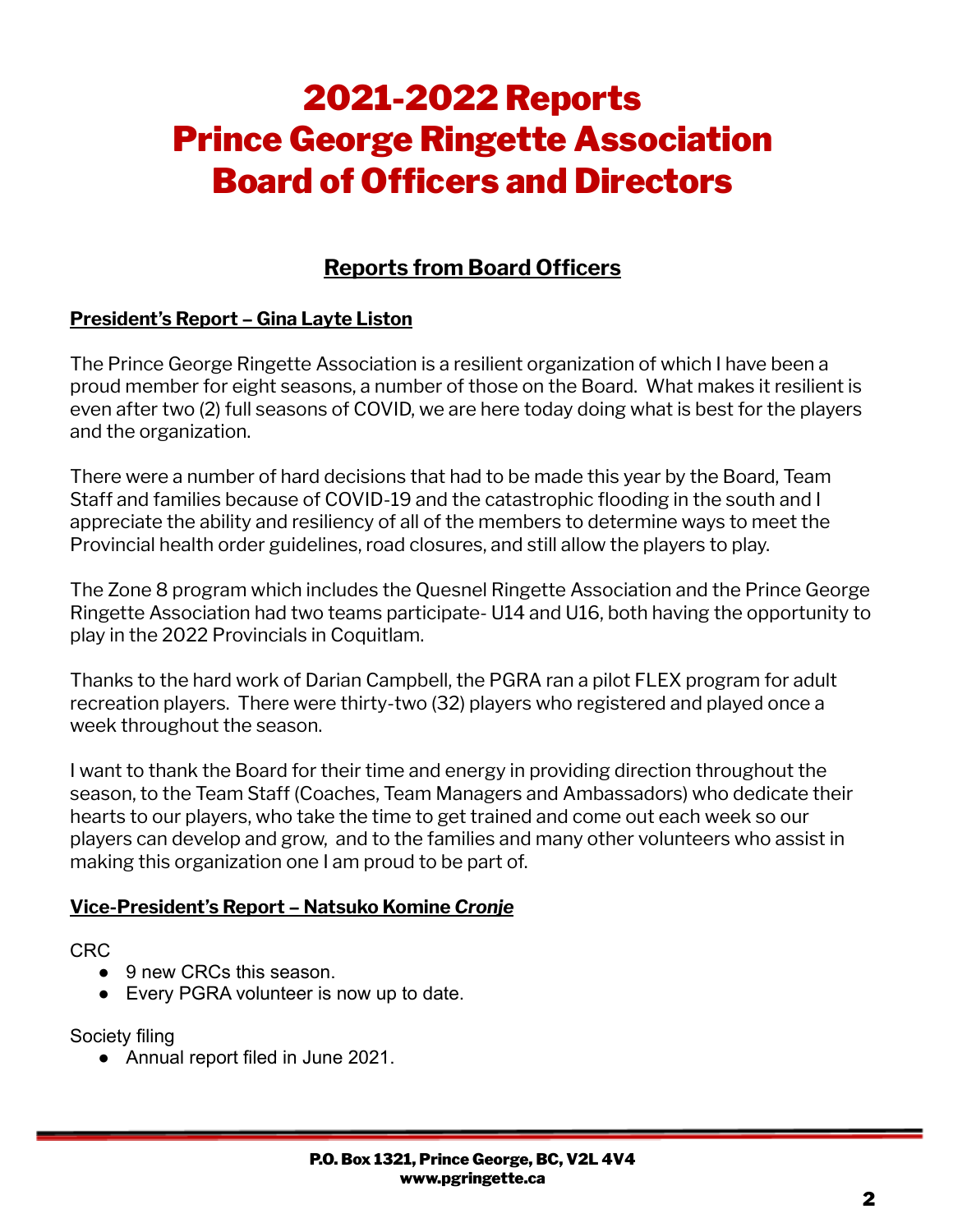**Committees** 

- Northern League rep: attended monthly meetings.
- Member of Player Movement Committee
- Member of Head Coach Selection and Team Formation Committee

Gym Ringette

- Continued at NSC this season; to augment ice times and improve team fitness. Unable to continue beyond December 2021 due to facility (SD57) closure.
- Great feedback from players/coaches/parents, particularly in the younger divisions. A different way of enjoying and learning about ringette, without the skating ability gaps.
- Would like to continue with the gym ringette/dryland next season.

**Evaluations** 

- Zone evaluation coordinator: Assisted Zone Coordinator with Zone 8 evaluations; coordinating evaluators, liaising with Zone coaches and providing assistance as outlined in the Zone Operations Manual
- Assisting in PGRA Evaluations.
- Assist with BC Winter Games evaluations

Team Photos

- AAA this year
- Great Covid-19 protocol in place.
- Good feedback from coaches/some parents at time of shoot.
- Delays in receiving orders due to road closures.

Other roles

- Assist ice scheduling
- Assist Come Try Ringette/Come Try Gym Ringette events
- Contribute to creation/update of association documents
- Assist with 2021 PGRA Stay and Play weekend

Equipment

- Acquisition: new sticks for new players, some goalie pads.
- Timbits jerseys for Funs and U10. Some excess jerseys in storage.
- New Gym ringette set: gifted by Ringette Canada awaiting delivery.
- More pinnies and cones ordered.
- 1 x shooter tutor. Hoping to find more for next year.
- Coaching Boards
- First aid kits were updated at the start of season by Gina.
- Awaiting return of equipment from the season.
- Fantastic management of equipment by coaches and managers; looked after well. Thank you!

Thank you to the amazing, hardworking, dedicated members of the PGRA Board and all the Volunteers that made this season possible!! Check out Appendix B for a few profiles of our PGRA volunteers.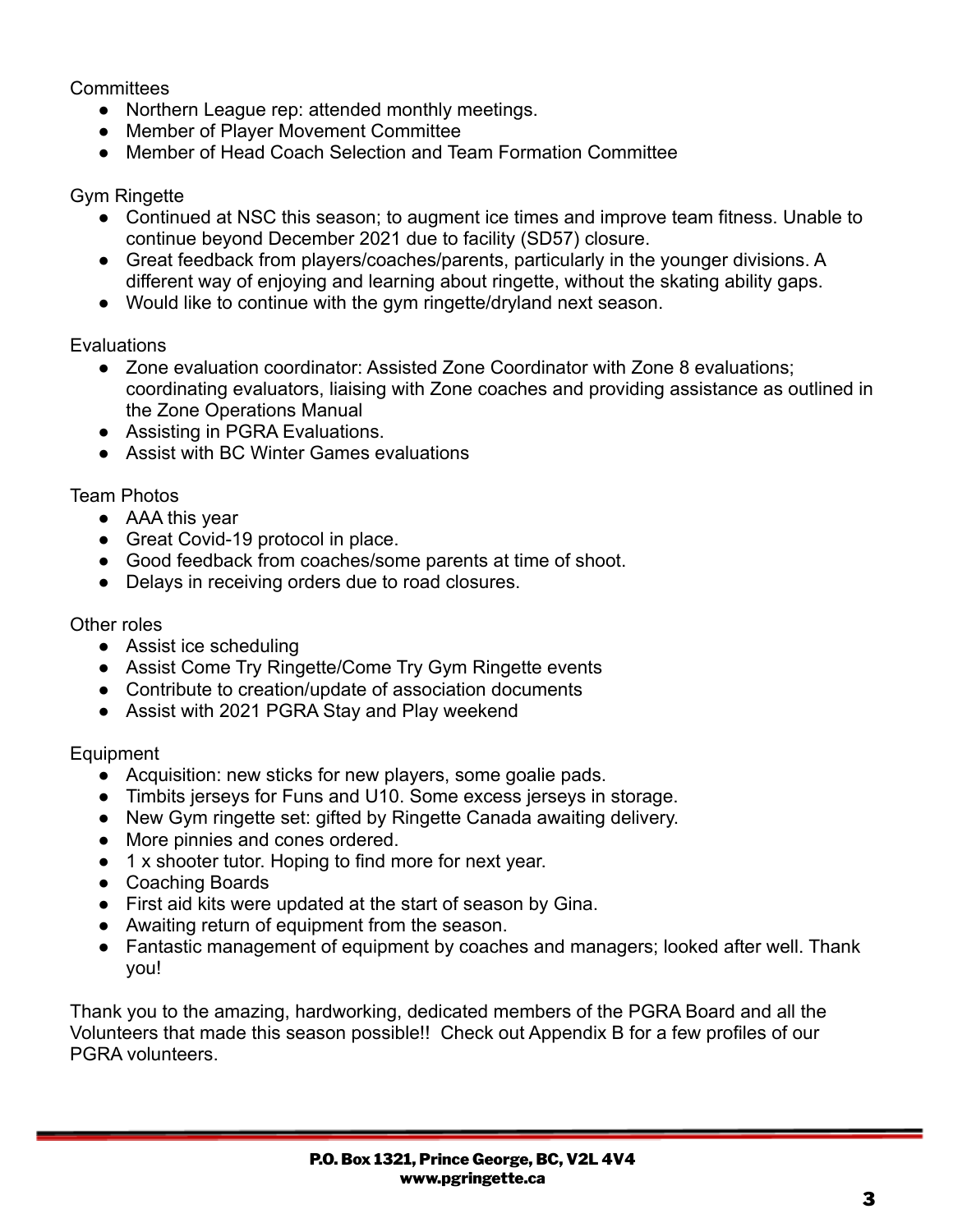## **Treasurer Report – Rayna Barter**

The Financial Statement for 2021-2022 is in Appendix A.

## **Registrar's Report – Karen Andrews**

#### **2021/2022 Registration Information**

| 2021/2022 Registration Information                      |                      |  |  |
|---------------------------------------------------------|----------------------|--|--|
| <b>Division</b>                                         | <b>Total Players</b> |  |  |
| Fun 1/Fun 2                                             | 32                   |  |  |
| U10                                                     | 14                   |  |  |
| U12                                                     | 23                   |  |  |
| U14                                                     | 24                   |  |  |
| U16                                                     | 26                   |  |  |
| U19                                                     | 14                   |  |  |
| <b>Total</b>                                            | 133                  |  |  |
| <b>Flex</b>                                             | 32                   |  |  |
| <b>Total Including Flex Program</b>                     | 165                  |  |  |
|                                                         |                      |  |  |
| Teams Total (including Flex)                            | 11                   |  |  |
|                                                         |                      |  |  |
| Gender Male (not including Flex)                        | 28                   |  |  |
| Gender Female (not including Flex)                      | 105                  |  |  |
| New Players (not including Flex)                        | 31                   |  |  |
| <b>Association Total Including</b><br><b>Volunteers</b> | 248                  |  |  |

## **Trends in PGRA Membership Numbers**



P.O. Box 1321, Prince George, BC, V2L 4V4 www.pgringette.ca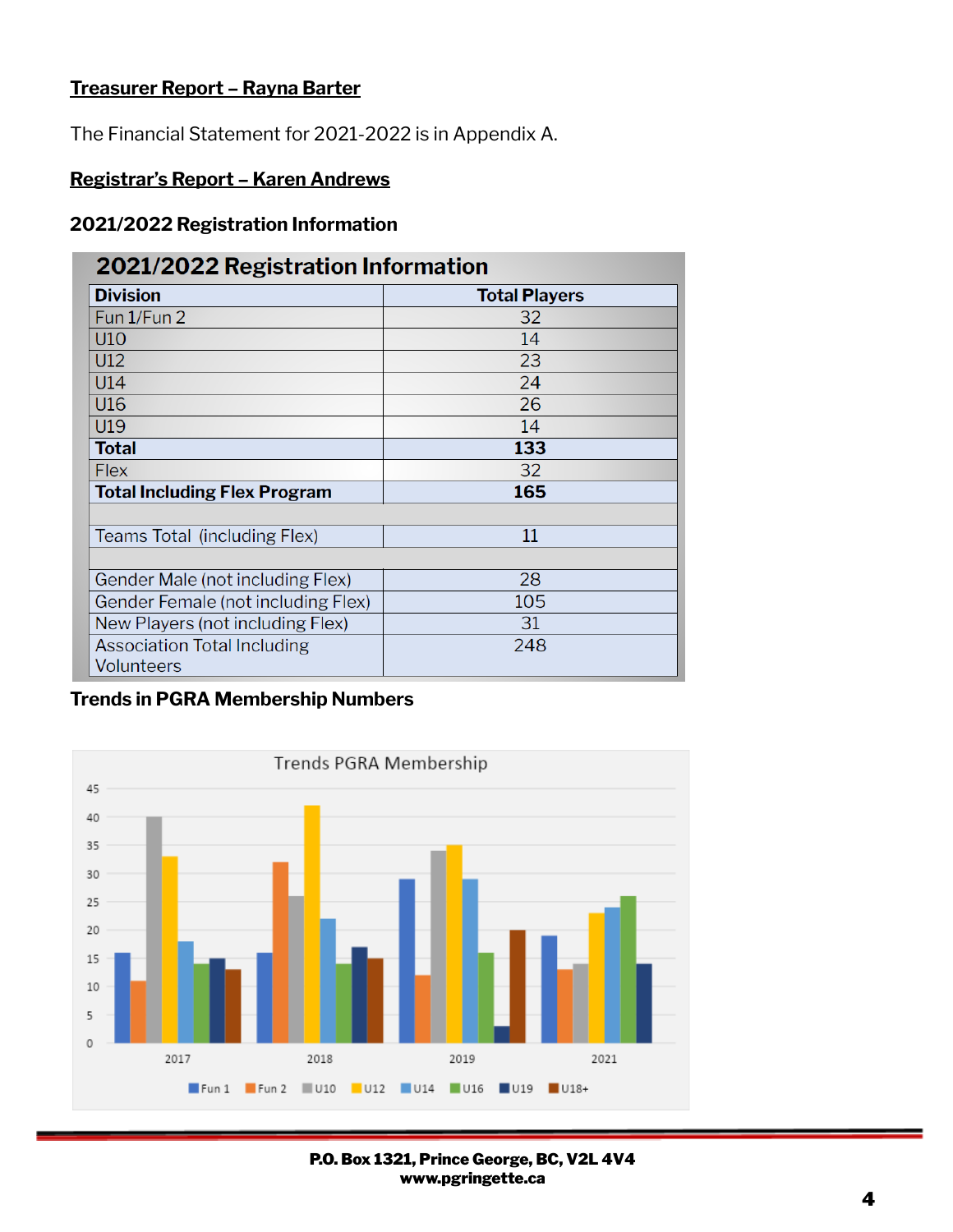## **Reports from Directors**

## **Director- Ice Coordination**

| <b>AGE DIVISION</b> | # OF TEAMS     | <b>NUMBER OF ICETIMES (HOURS)</b> |  |
|---------------------|----------------|-----------------------------------|--|
| FUN <sub>1</sub>    | $\mathbf{1}$   | 25.5                              |  |
| FUN <sub>2</sub>    | $\mathbf{1}$   | 30.5                              |  |
| U10                 | $\mathbf{1}$   | 37.0                              |  |
| U12 Club            | $\overline{2}$ | 41.75                             |  |
| U14 Club            | $\mathbf{1}$   | 47.75                             |  |
| U14 Zone            | $\mathbf{1}$   | <b>PGRA 42.92</b>                 |  |
|                     |                | QRA 12.50                         |  |
| U16 Club            | $\mathbf{1}$   | 46.25                             |  |
| U16 Zone            | $\mathbf{1}$   | PGRA 45.00                        |  |
|                     |                | BCWG 2.00                         |  |
| U19 Club            | $\mathbf{1}$   | 47.50                             |  |
| <b>FLEX Program</b> |                | 28.5                              |  |

Thank you to the Team Staff, players and parents for another wonderful year of ringette.

## **Director- Coaching Coordinator– Jana Campbell**

**Skating Enhancement**: Thank you to this year's **power skating instructors James Pattie and Bree Pruden.** Power skating is as always, a proven benefit to our players and coaches, giving the players improved skating skills and a jumpstart to conditioning for our season. The coaches who participated gained coaching development through skating skills instruction taught by professional power skating instructors.

## **Divisions:**

FUN 1: The future of Ringette! This age division was led by Brittany! FUN 2: The Future of Ringette! There is a continued plan to assist FUNs to transition into U10 and U10 to transition in U12 form Ringette BC, details are posted on Ringette BC website. U10: one team.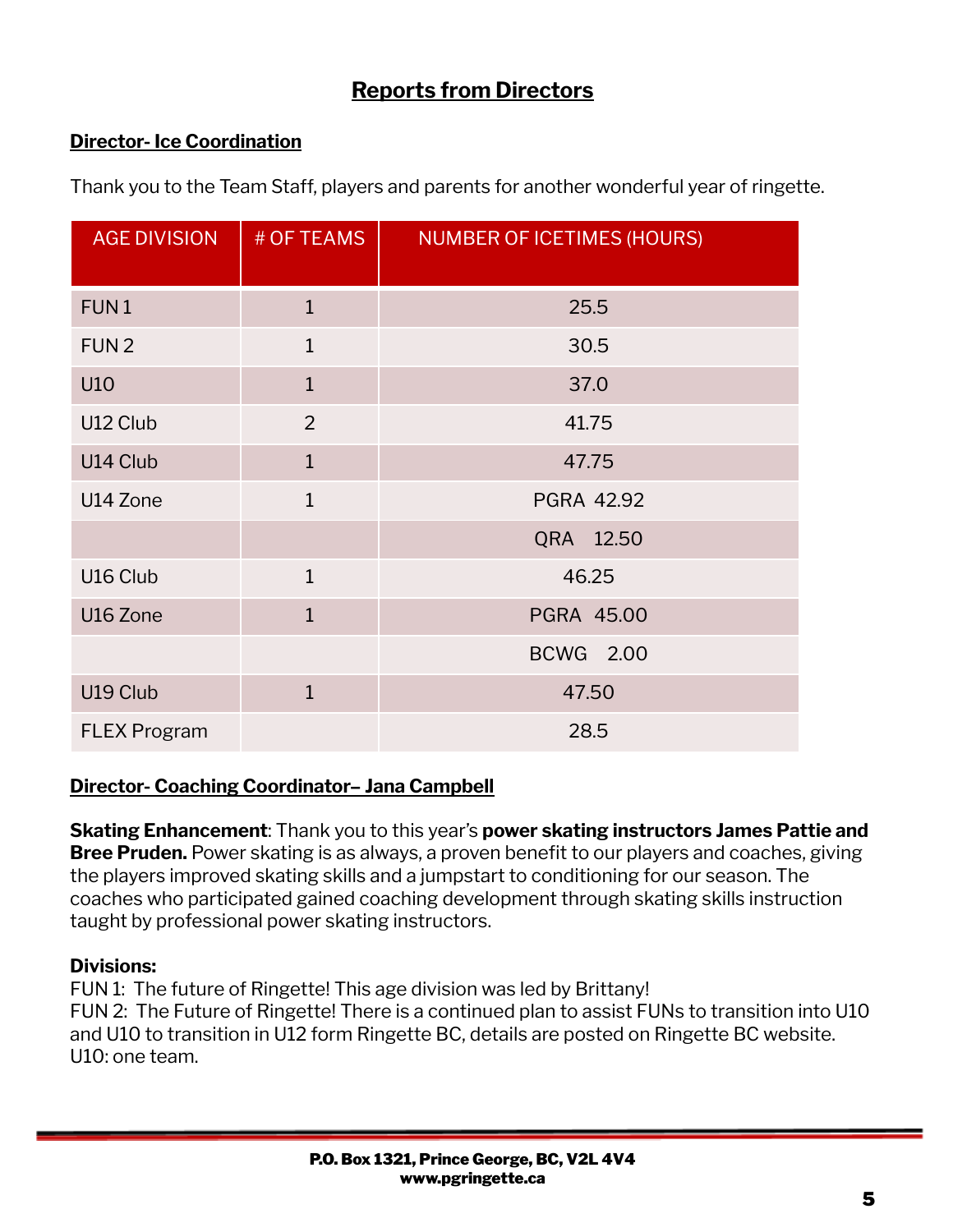U12: two teams and have an option to participate in the Northern Competition Introduction Program (AKA U12 Development). This season with tournament restrictions due to covid the program was unable to provide its full experience.

U14: one house and one zone team. Players had the opportunity to participate in the virtual training to excel program

<https://www.ringettebc.ca/athletes/u14-train-to-excel-virtual-training-program/>

U14 House were the GOLD MEDAL, PROVINCIAL CHAMPIONS FOR 2022! Two players from our U14 Zone team were invited to join Kelowna to participate in Westerns this year! Congratulations!

U16: one house and one zone team. Players from U16, U19 and 18+ had the opportunity to participate in the virtual excellence program

[https://www.ringettebc.ca/athletes/excellence-ringette-program/excellence-ringette-progra](https://www.ringettebc.ca/athletes/excellence-ringette-program/excellence-ringette-program-coaches/) [m-coaches/](https://www.ringettebc.ca/athletes/excellence-ringette-program/excellence-ringette-program-coaches/) four of our own U16 Zone players who participated in Excellence, also played on Team BC this season! A huge accomplishment and Congratulations to those Players and their hard work and dedication.

U19: one team

18+: only a few players so they moved to Flex

Flex: two teams and the first season of it in PG!

**Coaching Courses/Resources:** Many Virtual courses were continued this season. CSI and CI as well as many other coach development opportunities through Ringette BC, Engage Sport, Via Sport and the National Coaching Course Program (NCCP. We will continue to search for Coach development opportunities as well as focus on coach recruitment, retainment, and certification. Junior Coaching, Coach mentors and mentees will be a continued effort to improve our program here in PG. Thank you, Bree, for coordinating Children's Ringette this season.

**Goalie clinics**: Thank you to Colleen, Moorhouse, Lisa Matzelli, Chris Month and especially to our junior goalie coach Arwyn Frazer for helping with our younger goalies. We enjoyed the space at the Northern Sport center for our off- ice portion of our goalie clinic.

**Staff/Coach Evaluations**: The surveys for Children's Ringette were sent out by PGRA, evaluations for U12 and older will be sent out by Ringette BC.

**Dryland:** Scheduling consistent dryland at the Northern Sport Center was great for team bonding, learning Ringette rules and strategies as well as of course fitness opportunities and gym Ringette! The feedback was to hopefully continue this next season.

**First Aid:** we provided an exclusive to Ringette 1<sup>st</sup> aid course for 12 team staff members.

**Player Mentor Program:** we did have several players attend practices and junior coach younger teams, helping with ringette skills development and as player role models. A player giving back their knowledge is such a good **thing**! We hope to encourage this more often by setting us a team buddy program as well.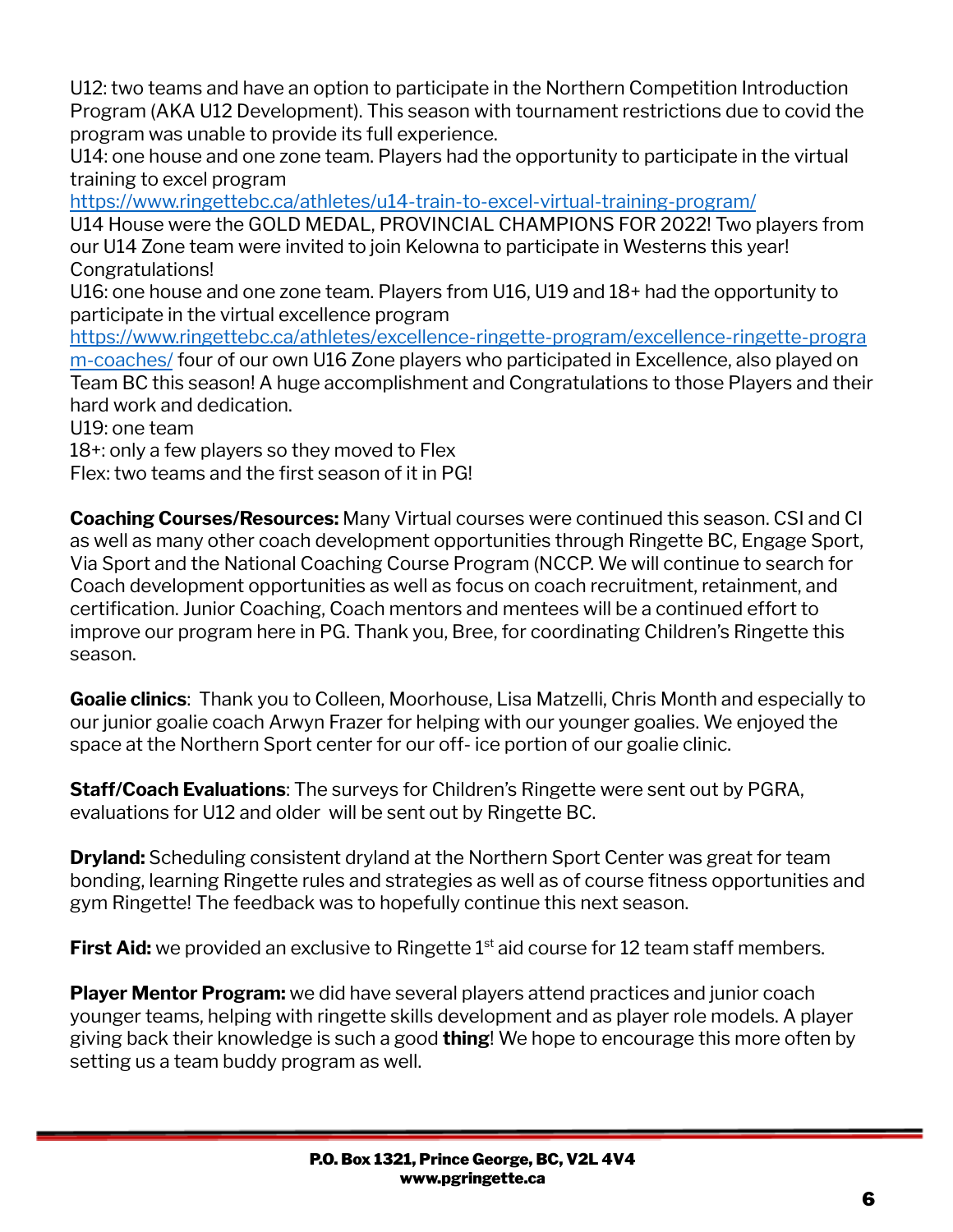**Emergency Action Plan:** A very detailed EAP is mandatory for every practice, scrimmage, game, team event and Tournament. Including the host teams plan for our Referees. Every team was provided a base Emergency Action plan from PGRA for them tailor to their team and it was also posted on our website.

**The BIG CHALLENGE…** RINGETTE was invented right here in Canada! …. Challenge All members to share our sport with others, to spark interest within our schools to bring back Gym Ringette (book and borrow our associations gym ringette gear), to bring back our just for fun Ringette programs and to spark interest in other nearby cities to start associations!

## **This Season: Thank you to BREE for running the Power to Play (parent and tot) program!!! Yay the future of Ringette in PG is looking bright!**

The Coaches are very appreciative of the volunteers who assisted on and off ice and especially thanks to the managers/ambassadors who are truly the backbone and a huge measure of the success of the team.

THANKS TO ALL OF OUR VOLUNTEERS WHO TAKE AN ACTIVE ROLE AND SHARE THE JOY OF OUR PLAYERS AND OUR SPORT!

## **Thank You, Thank You, Thank You, Thank You, Thank You, Thank You, Thank You ALL!!**

Jana Campbell: PGRA Coaching Director

## **Director- Officials Coordinator – Chris Bjorn**

| # of New Officials in last 2 seasons |  |
|--------------------------------------|--|
|--------------------------------------|--|

- # of Experienced Officials 4
- # of Total Officials 16
- # of Games Officiated (incl. shadowing) 93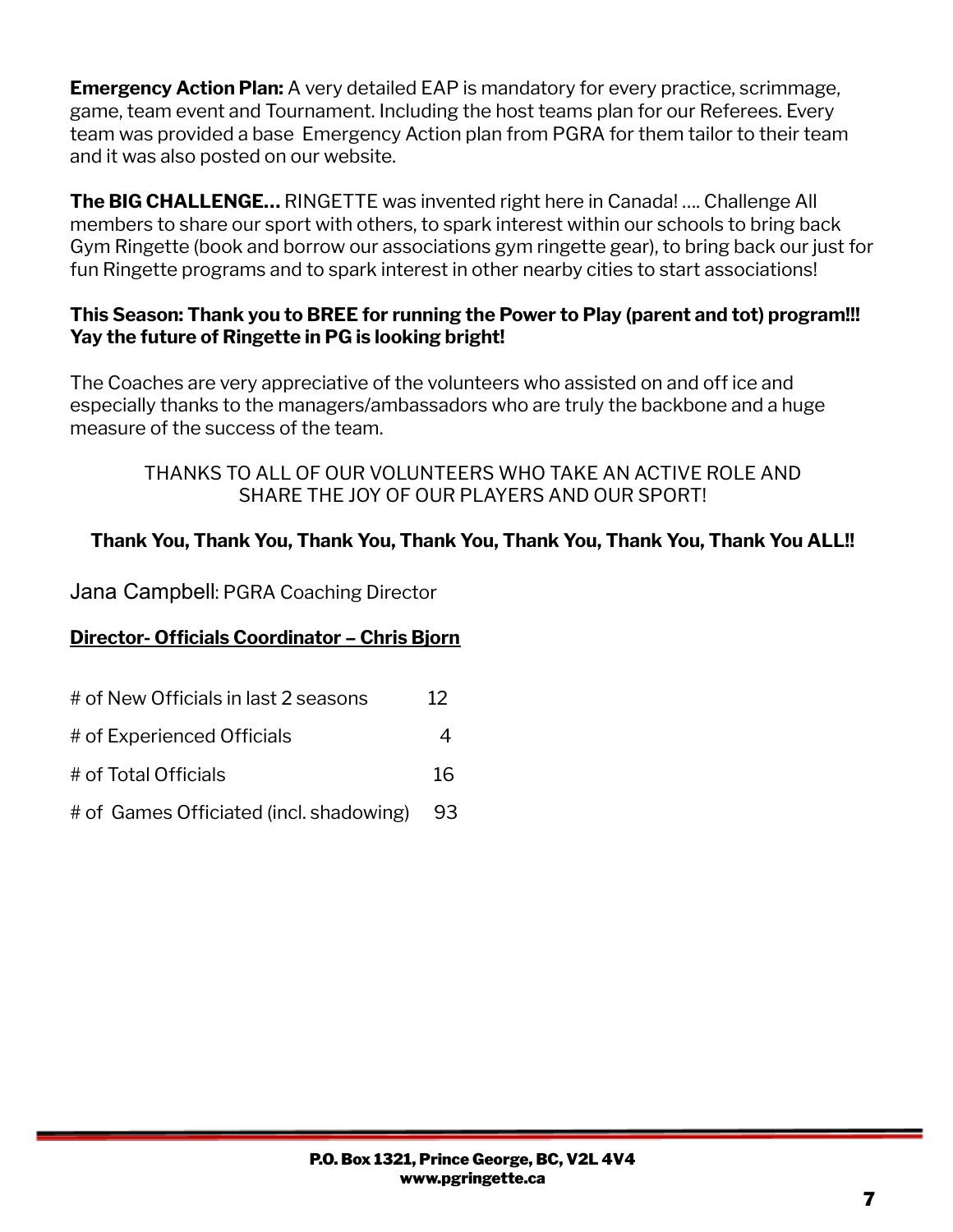## **Sponsorship Director- Nichole Wareham**

This year was an unprecedented difficult year for youth sport, but we played more and got more gameplay than last year. And as always as parents and volunteers we did all we could to help keep it going and as normal as we could for the kids.I feel that PGRA parents and volunteers did an amazing job all season long. Not only did the season progress and persevere but so did our sponsors.

In the beginning of the season Tim Hortons Timbits jerseys were donated for all the younger age groups from Tim Hortons Corporate.The sponsors stepped up for us by donating a total of \$6100 throughout the season plus multiple donations.

The following is the list of our 2021/2022 sponsors. Tim Hortons First Truck PPWC (Public and Private Workers of Canada) Andrew Kemp Law and Mediation BC Northern Real Estate Board Folklore Stinger Welding Canadian Tire Subaru Canasteel Guillevin International

I want to thank all of our sponsors as well as all the volunteers and board members who helped make this season a success.

Sincerely Nichole Wareham

#### **Director- Events and Engagement Coordinator- Vacant A few events for this COVID-19 year included:**

Santa Skate and Year-end Celebrations Come Try Ringette (2)

**A few engagement activities:**

City of PG Community Event Newsletter Team Photos Digital Signs CKPG AuctionNet

I want to acknowledge the volunteers of the PGRA Board and membership. Thanks to Tim Hortons for supplying the treats!!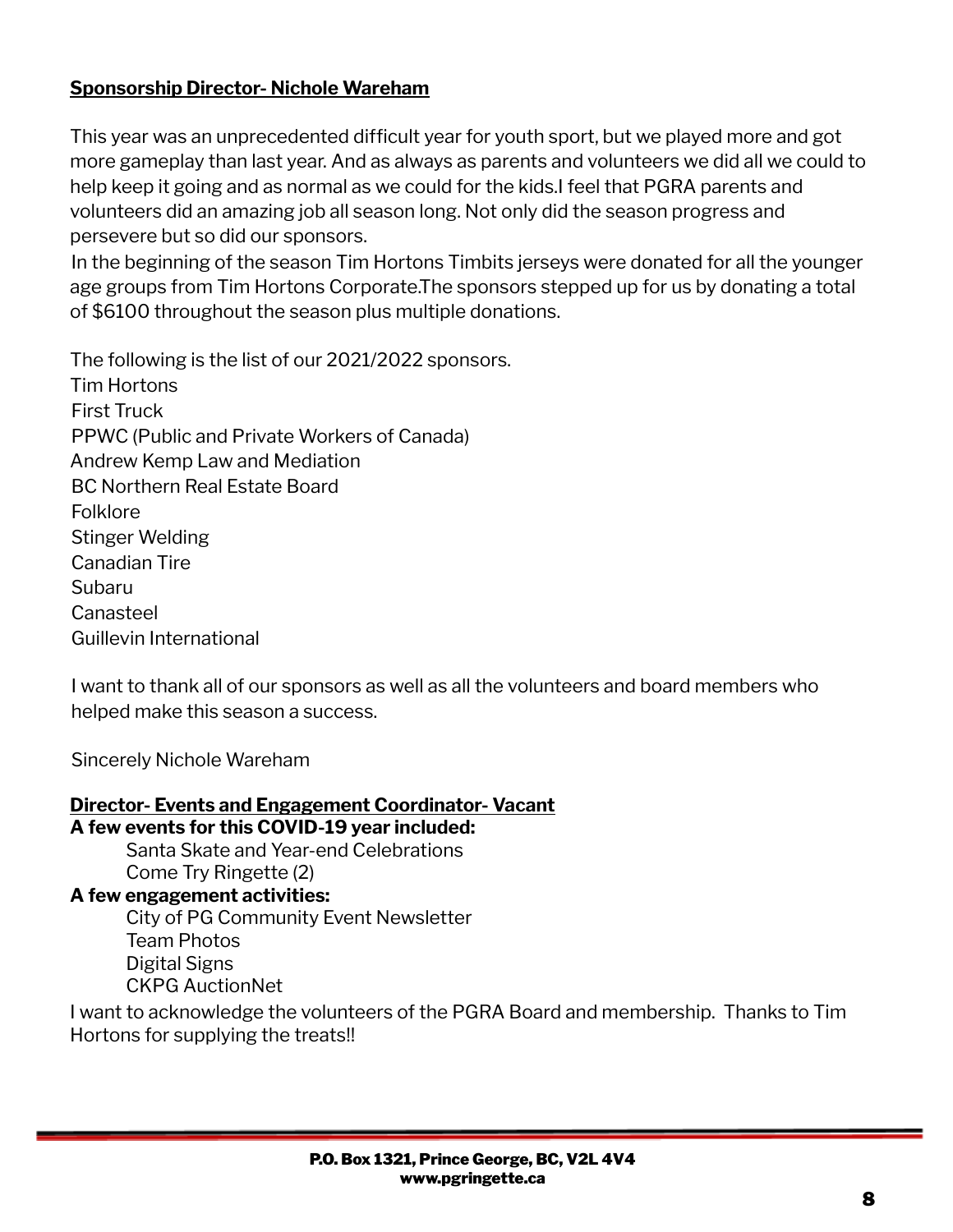## **Director- Website & Social Media Coordinator – Bree Purden**

Facebook:

- 577 followers
- Promote events, tournaments
- Share posts, news from other associations or sporting organizations.
- Provide up-to-date information to our PGRA families and respond to inquiries.

Web Site:

- Update and maintain pgringette.ca website
- Update policies and links
- Promote events
- Send news, updates through GMail

## **Director- Tournament Coordinator– Jennifer Erickson**

Due to the Covid Pandemic PGRA was unable to host the 30th JOY HOFFMAN Memorial Tournament this year. Instead, PGRA decided to hold a mini 3 on 3 tournament for U12 and up and a weekend of play for the lower age groups Nov 12-14th at the Kin Centers. The Covid protocols from the City of Prince George, Ringette BC and the PG Ringette Association were implemented and followed. During this weekend new health rules had been applied from Northern Health and the weekend was limited to players that were part of PGRA or played on teams with PGRA players consistently.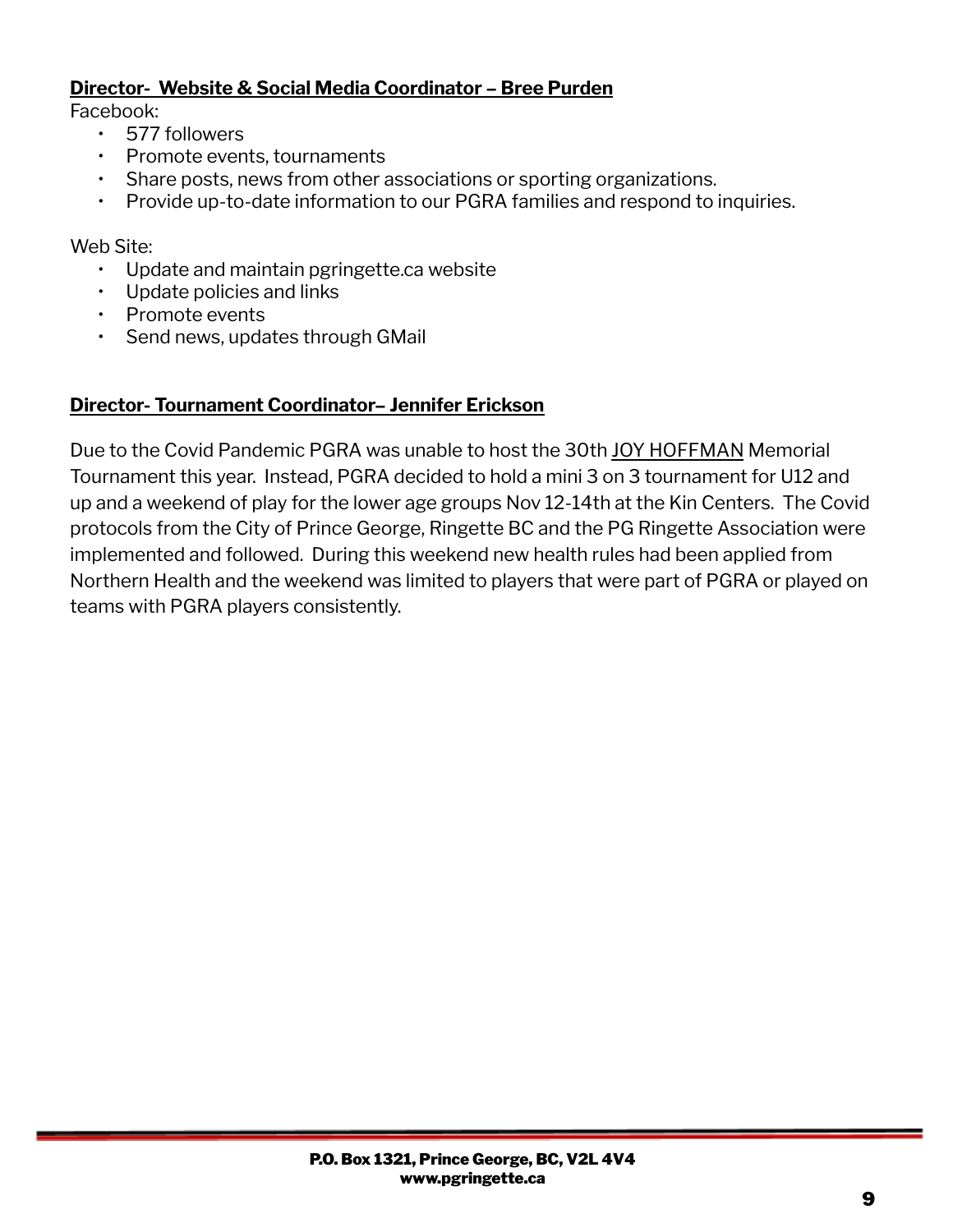|                                                     | <b>ACTUAL</b> | <b>RUDGET</b>          | <b>VARIANCE</b>  |
|-----------------------------------------------------|---------------|------------------------|------------------|
| <b>INCOME</b>                                       |               |                        |                  |
| <b>BC Gaming License Revenue</b>                    | o oo          | 4,000.00               | 4.000.00         |
| <b>BC Gaming Grant</b>                              | 25,500.00     | 25,500.00              |                  |
| <b>BCRA Evaluation Grant</b>                        | 6000 00       | <b>0.00</b>            | 600 00           |
| Other Grants                                        | o oo          | 3.000.00               | 3.000.00         |
| <b>Player Support Grant</b>                         | 900.00        | o oo                   | 900 00           |
| <b>JH Revenue</b>                                   | o oo          | n m                    | ä,               |
| <b>Player Registrations</b>                         | 53,522,80     | 50,000,00              | 3,522,80         |
| Power to Play Registrations                         | 945.00        | 2,500.00               | 1,555,00<br>à.   |
| Sponsorship                                         | 4.750.00      | 6,000.00               | 1,250.00<br>ä,   |
| <b>TOTAL INCOME</b>                                 | 86,217.80     | 91.000.00              | 4.782.20         |
| <b>FXPFNSFS</b>                                     |               |                        |                  |
| Advertising & Promotion Come Try Ringette           |               |                        |                  |
| Come Tiv Ringette                                   | 321.07        | ADD 00                 | 78.93            |
| <b>Registration Promotion</b>                       | 1910.00       | 750.00                 | 1.160.00<br>ц.   |
| Other Advertising & Promotion                       | 6 66          | 750.00                 | 750.00           |
| <b>TOTAL Advertising &amp; Promotion</b>            | 2.231.07      | 1,900,00               | 331.07           |
| <b>AGM-BCRA</b>                                     | 550.00        | 1.000.00               | <b>ASD 00</b>    |
| Coaching                                            |               |                        |                  |
| Coaching Clothing                                   | 0.00          | 100 00                 | 100.00           |
| <b>Coaching Coordinator Expenses</b>                | n nn          | 250.00                 | 250.00           |
| <b>Coaching Development</b>                         | 1125.65       | 1.000.00               | 125.65<br>à.     |
| <b>First Ald Training</b>                           | 15900.00      | 1,500,00               | 901 OO           |
| <b>TOTAL Coaching</b>                               | 2715.65       | 2,850.00               | 134, 35          |
| Equipment                                           |               |                        |                  |
| Equipment acquisition                               | 1.030.10      | 1,500,00               | <b>AGO 90</b>    |
| <b>Jersey Purchase</b>                              | 0.00          | 2,500.00               | 2,500.00         |
| <b>Jersey Replacement</b>                           | 88 BB         | <b><i>STM1 001</i></b> | <b>STATI (M)</b> |
| Supplies Non-Equipment                              | 1,612.80      | 6.66                   | 1,612.80         |
| <b>TOTAL Equipment</b>                              | 2.642.90      | 4,500.00               | 1.857.10         |
| <b>Executive, Office &amp; Administration</b>       |               |                        |                  |
| COVID 19 Supplies                                   | o na          | 200 00                 | 200.00           |
| Other Executive, Office & Administration            | 363.05        | 6250.00                | 286.95           |
| <b>TOTAL Executive, Office &amp; Administration</b> | 363.05        | 850.00                 | 486.95           |
| Foon                                                |               |                        |                  |
| <b>Bank Charge</b>                                  | 145,00        | 170.00                 | 25.00            |
| <b>BC Gaming License</b>                            | 0.00          | 20.00                  | 20.00            |
| <b>Business License</b>                             | 0.00          | 40.00                  | 40.00            |
| Karelo Fees.                                        | 2,542.53      | 2.750.00               | 207.47           |
| <b>NRL Fee</b>                                      | 0.00          | 650.00                 | 650.00           |
| <b>REC Dues</b>                                     | 120.00        | 0.00                   | 120.00           |
| <b>RBC League Fees</b>                              | 14,186.00     | 17,500.00              | 3,314,00         |
| TeamSnap                                            | 1.029.37      | 1,200.00               | 170.63           |
| <b>TOTAL Fees</b>                                   | 18.022.90     | 22,330.00              | 4.307.10         |
| <b>Grant (Player Support) Dispursal</b>             | 75.00         | o no                   | 75.00            |

## **Appendix A: Prince George Ringette Association Financial Statement to 2022-03-31**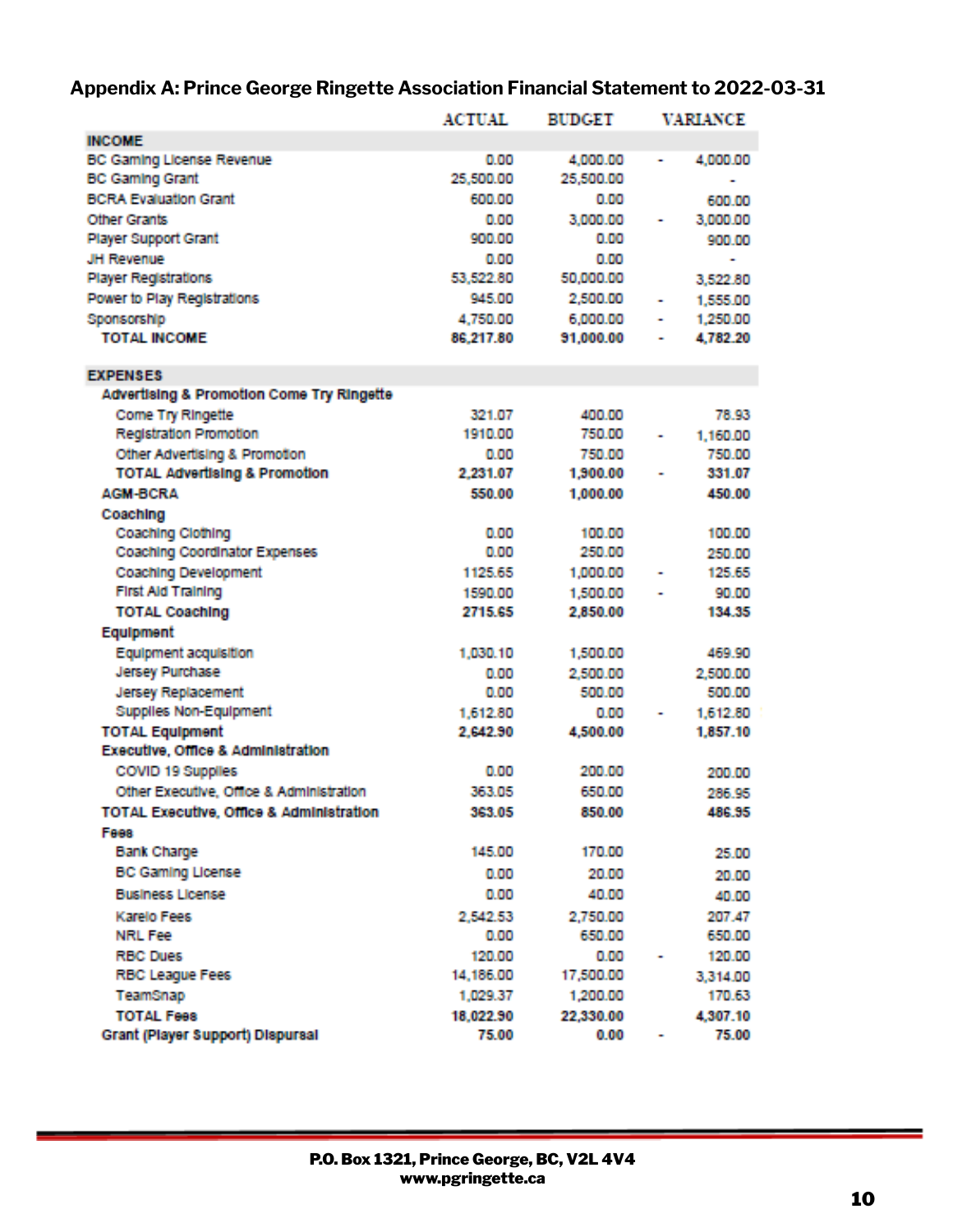| <b>Ice &amp; Dryland Rental</b>           |               |              |                    |               |
|-------------------------------------------|---------------|--------------|--------------------|---------------|
| <b>Dryland Rental</b>                     | 1.342.75      | 3,000.00     |                    | 1,657.25      |
| Jamboree & Santa Strate                   | o no          | 300,00       |                    | 3000 OO       |
| Powerskating Ice Rental                   | 7.124.26      | 2750.00      | $\bar{\mathbf{r}}$ | 4,374.26      |
| Regular Ice Rental                        | 49.185.42     | 46,250.00    | ц.                 | 2,935.42      |
| <b>TOTAL Ice &amp; Dryland Rental</b>     | 57.652.43     | 52,300.00    |                    | 5.352.43      |
| <b>Infernet - Website</b>                 | <b>264.34</b> | 350.00       |                    | 85.66         |
| Jamboree-Year-End (Fun 1 & 2, U10)        | 222.17        | o oo         |                    | 222.17        |
| Joy Hoffman (3x3) Tournament              |               |              |                    |               |
| JH Supplies                               | 970.07        | 2000.00      |                    | 1.029.93      |
| JH Ice Expense                            | 3018.75       | 4000.00      |                    | 981-25        |
| JH Officials                              | 970.00        | 1800.00      |                    | 830.00        |
| <b>TOTAL Joy Hoffman Tournament</b>       | 4,958.82      | 7,800.00     |                    | 2.841.18      |
| Manager                                   |               |              |                    |               |
| Manager Development                       | 25.00         | 300.00       |                    | 275,00        |
| <b>TOTAL Manager</b>                      | 25.00         | 300.00       |                    | 275,00        |
| Officials - League Play                   |               |              |                    |               |
| <b>Officials Development</b>              | 310.00        | 1000.00      |                    | 690.00        |
| Officials wages                           | 3225.00       | 2,350.00     |                    | 875 M         |
| <b>TOTAL Officials - League Play</b>      | 3535.00       | 3350.00      |                    | 185,00        |
| <b>Player Development</b>                 |               |              |                    |               |
| <b>Ellie Player Support</b>               | o no          | 500.00       |                    | 500.00        |
| <b>Evaluation Expenses</b>                | 864,88        | m nm         |                    | <b>BEA BB</b> |
| Goalle Development                        | m mn          | 300.00       |                    | 3000 OD       |
| Goalle Rebate                             | 0.00          | 750.00       |                    | 750 M         |
| Powerskating                              | 1,860.00      | 2,800.00     |                    | 940.00        |
| <b>TOTAL Player Development</b>           | 2.724.88      | 4,350.00     |                    | 1.625.12      |
| <b>Player Refund</b>                      |               |              |                    |               |
| <b>Family Discount</b>                    | o no          | 300.00       |                    | 3000 00       |
| <b>Player Registration Refund</b>         | 469.12        | 0.00         |                    | 469.12        |
| <b>TOTAL Player Refund</b>                | 469.12        | 300,00       |                    | 169.12        |
| Power to Play Expense                     | 240.00        | 2500 00      |                    | 2,260.00      |
| <b>Sponsorship Expense</b>                | 0.00          | 500,00       |                    | 500.00        |
| <b>Tournaments</b>                        |               |              |                    |               |
| A & B Provincials                         | 2700.00       | 5,000,00     |                    | 2,300.00      |
| <b>AA Provincials</b>                     | 900.00        | 0.00         |                    | 900.00        |
| Tournament Reimbursement-Kelowna Jamboree |               | 0.00         |                    |               |
|                                           | 1730.95       |              |                    | 1.730.95      |
| U 12 Jamboree                             | 900.00        | 0.00         |                    | 900.00        |
| <b>TOTAL Tournaments</b>                  | 6230.95       | 5000 00      |                    | 1.230.95      |
| <b>Volunteer Appreciation</b>             | 1,028.11      | 1,500.00     |                    | 471.89        |
| <b>TOTAL EXPENSES</b>                     | 103.951.39    | 111,330.00   |                    | 7,378.61      |
| <b>OVERALL TOTAL</b>                      | $-17,733,59$  | $-20.330.00$ |                    | 2,596.41      |

r.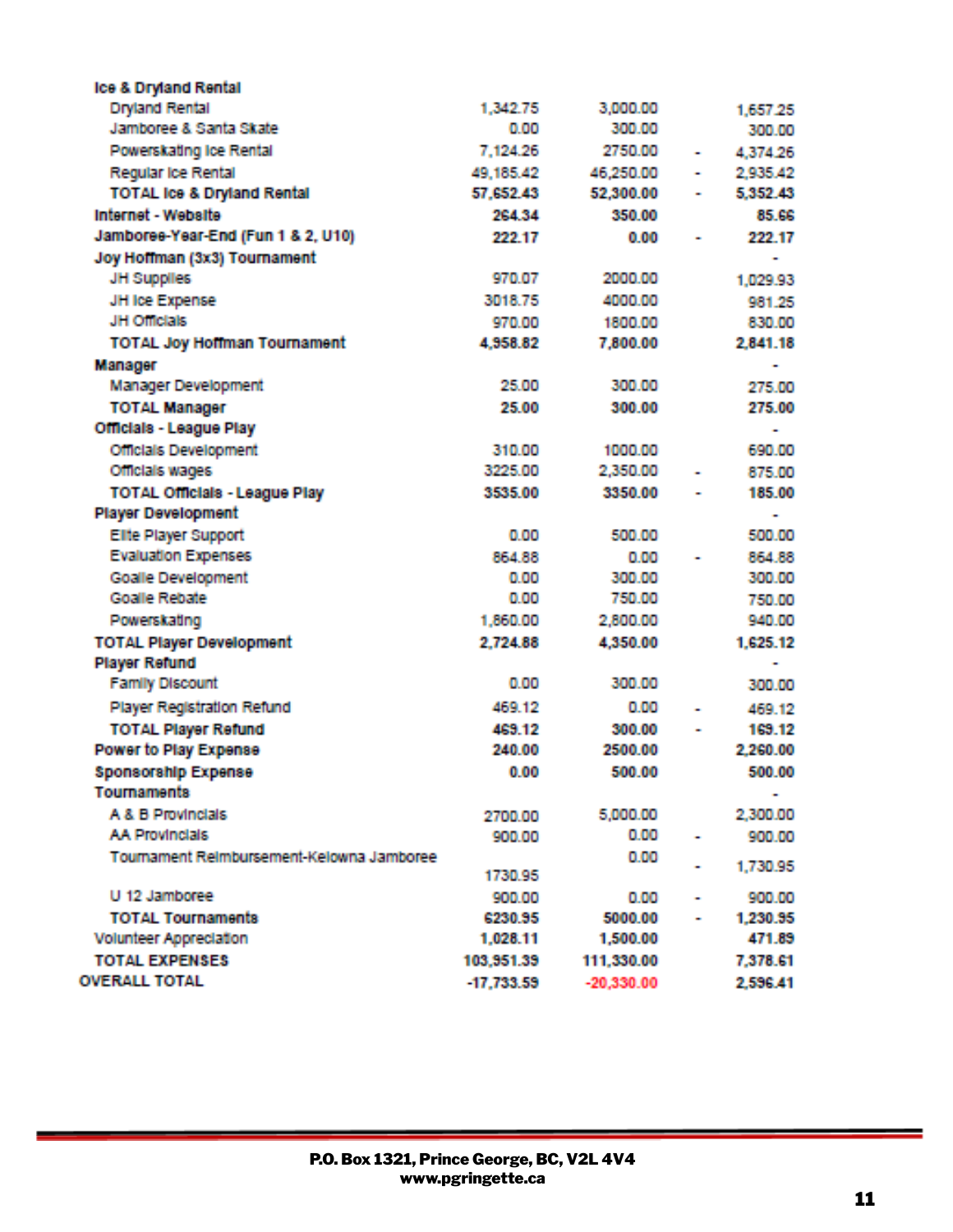## **Appendix B: Meet a PGRA Volunteer 2021 - 2022**

#### **Gina Layte Liston**



Gina, aka Professor McGonagall (for her wizardry in unmatched diplomacy, admin and organisational skills), is the mother of a U14 player and President of the PGRA. She has been an integral part of the PGRA BoD for a number of years and volunteers much of her time in many capacities on Boards in and around Prince George. Making a positive difference to the lives of the PGRA membership brings joy and sense of satisfaction to Gina in her role.

One of her missions this season is to see increased membership for the U10 and younger divisions. She enjoys going on long walks with friends along with her handsome dog "Rocket". When not in meetings or typing emails at 500 words a minute (in size 4 font), Gina is relaxing at her lake house Lac la Hache.

Thank you for all that you do for PG ringette Gina!!

#### **Keith Sullivan**



Keith has worn many hats, including PGRA President, PGRA Vice President, PGRA Director of Coaching, PGRA Director of Officials, Northern League Presidents as well as being a coach and an official for over 3 decades! His time at PGRA began way back when his child strapped on their goalie pads many moons ago.

This past season, Keith coached the U19 club team as well as the Zone 8 U14 team. His greatest joy in being part of PG Ringette is meeting all the amazing people and working with the fantastic athletes.

When he is not hustling out on the ice, you will find Keith hunting, fishing and camping. His message to you:

*"Enjoy your time with the kids and in the sport; it will go by quickly!"*

Thank you for all that you do for PG ringette

Keith!!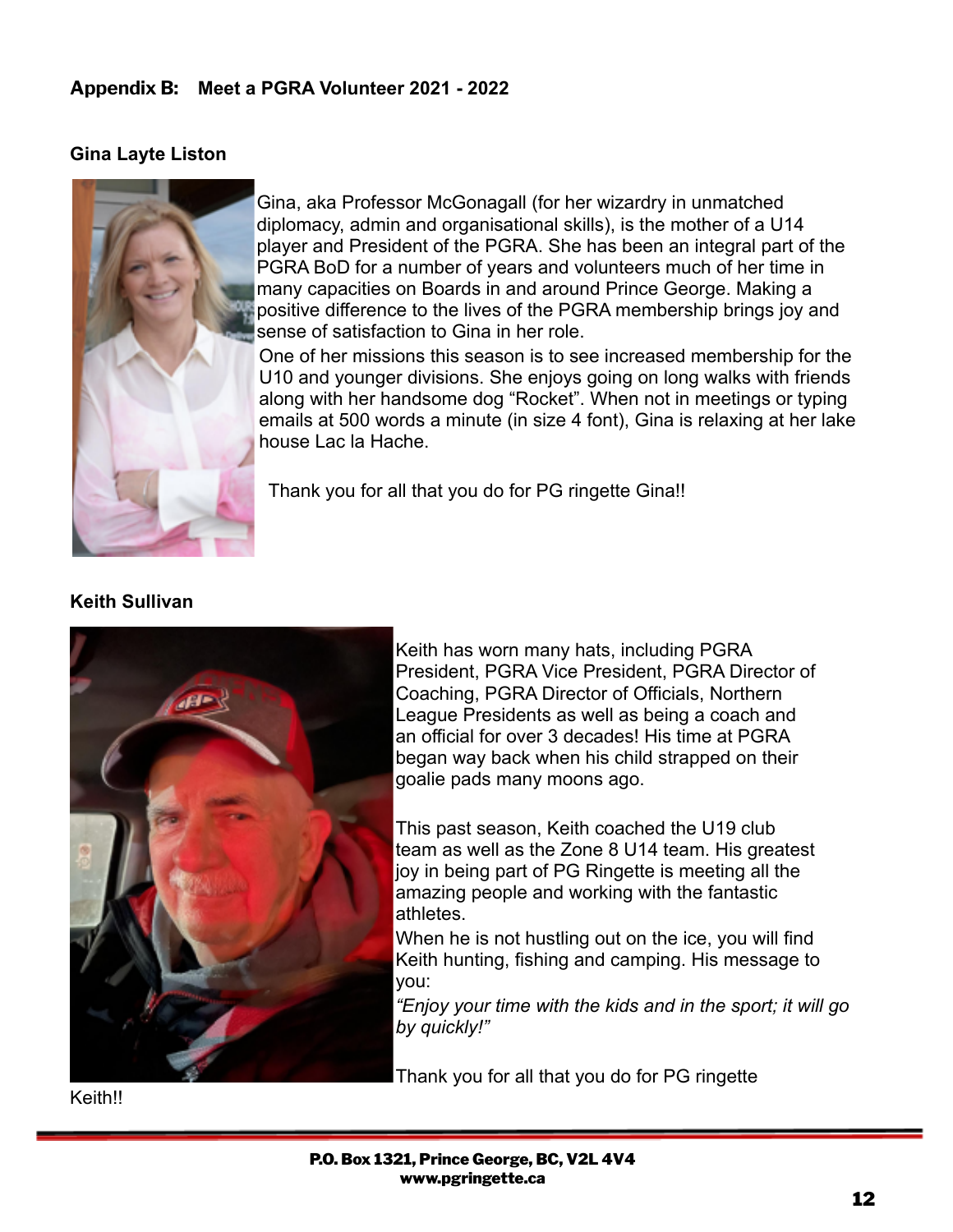## **Jana Campbell**

Jana, aka Mary Poppins (because of the sheer volume and variety of goodies that appears out of her bottomless bag), is found

coaching/looking/listening/chatting/playing/helping/organizing/teaching in all areas of PGRA,

with all age groups, all the time. Jana basically lives at the arenas.

*"My neighbour played Ringette and I wanted to try it, so 35 years ago I started as a player then taught skating lessons for the City in the late 1990's . I started by teaching power skating for PGRA and coaching my niece in 1999 and have been around ever since coaching or volunteering."*

Jana is taking part in the PGRA Flex program this year and enjoys gardening, growing food or plants, fishing, camping, boating and outdoor family/friend adventures. Jana would like to see more recruitment and development of coaches, junior coaches and officials, increased opportunity for competitive play and player development for all ages as well as increasing the profile of ringette



in the community by a way of drop in ringette at outdoor community rinks as well as organised events such as tournaments and game weekends.

#### What's important to me?

*Putting players first, why most people play is because of friendships, fitness or competition, however it is important to get to know your players and ask them why they play and what their goals are. It is the Players who are the driving force for us all.... to provide a Ringette experience that includes athletic growth, Ringette specific skills development, physical strength, mental health and life skills throughout their Ringette journey. The coaches, referees, managers, trainers, ambassadors, board members,parents, spectators and our community all have important and valuable roles to make the association the best it can be.*

Thank you for all that you do for PG ringette Jana!!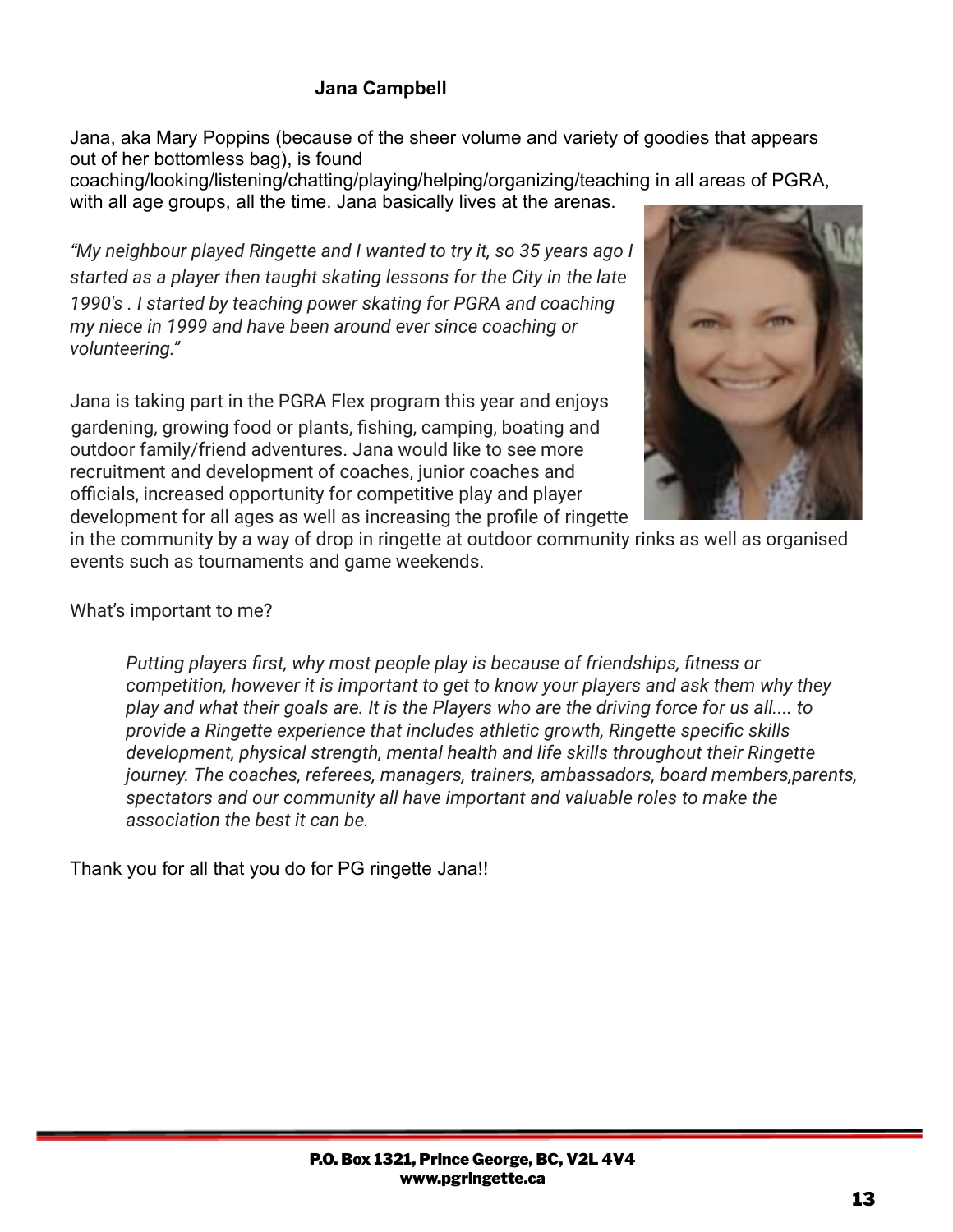#### **Appendix C: The following people from PGRA were our Team Staff for 2021/2022 Season!**

|                                               | Howard, Brittany                     |
|-----------------------------------------------|--------------------------------------|
|                                               | Hadley, Craig                        |
| Rowe, Alyson<br>Manager                       |                                      |
| Helper Coach (On Ice Volunteer)               | Blakeney, Daniel                     |
| Helper Coach (On Ice Volunteer)               | Brown, Jason                         |
| Helper Coach (On Ice Volunteer)               | Batdorf, Miles                       |
| Helper Coach (On Ice Volunteer)               | Benoit, Aimee                        |
| Junior Coach (On Ice Volunteer)               | Fraser, Arwyn                        |
| Ambassador (Volunteer)                        | Hadley, Amanda                       |
| <b>Head Coach</b>                             | Pruden, Bree                         |
| <b>Assistant Coach</b>                        | Ispanocic, Jody                      |
| <b>Assistant Coach</b>                        | Paulson, Mike                        |
| <b>Assistant Coach</b>                        | Campbell, Jana                       |
| Manager                                       | Williams, Elisha                     |
| Manager/Ambassador (Volunteer)                | Stonehouse, Sheri                    |
| Volunteer                                     | Komine Cronje, Natsuko               |
| Co Head Mentor Coach                          | Ongman, Lee                          |
| Co Head Coach                                 | Laursen, Graham                      |
| Assistant Coach                               | Paulson, Mike                        |
| Assistant Coach                               | Ngabo, Christy                       |
| Manager                                       | Hewitt, Carla                        |
| Volunteer                                     | Penner, Tanya                        |
| Junior Coach (On Ice Volunteer)               | Fraser, Arwyn                        |
|                                               |                                      |
| Assistant Junior Coach (On Ice                |                                      |
| Volunteer)                                    | Nagbo, Zahra                         |
| <b>Assistant Coach</b>                        | Ngabo, Mani                          |
| Volunteer                                     | Pruden, Bree                         |
| Children's Ringette Coordinator<br>Head Coach | Pruden, Bree                         |
| Assistant Coach                               | Ispanocic, Jody<br>Paulson, Mike     |
| Trainer                                       | Vaillencourt, Cory                   |
| Manager                                       | Stonehouse, Sheri                    |
| Ambassador (Volunteer)                        | Howse, Sarah                         |
| Junior Coach (On Ice Volunteer)               | Avery Bjorn                          |
| Junior Coach (On Ice Volunteer)               | Amara Vaillencourt                   |
| <b>Head Coach</b>                             | Hadley, Craig                        |
| Assistant Coach                               | Robin, Dustin                        |
| Assistant Coach                               | Hausot, Heather                      |
|                                               | <b>Head Coach</b><br>Assistant Coach |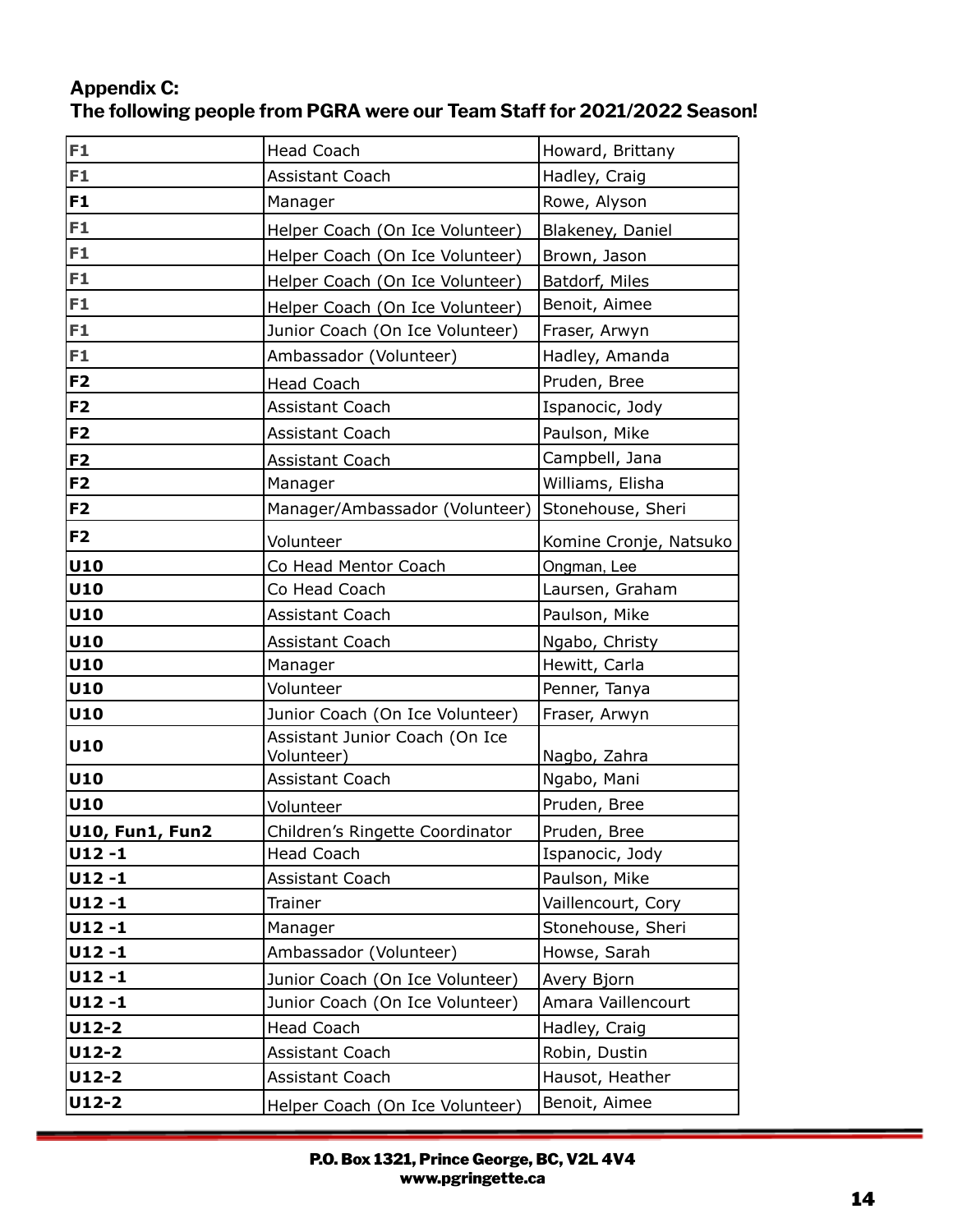| $U12-2$         | Manager                                        | Hadley, Amanda         |  |
|-----------------|------------------------------------------------|------------------------|--|
| $U12-2$         | Volunteer                                      | Broadbent, Sarah       |  |
| $U12-2$         | Junior Coach (On Ice Volunteer)<br>Avery Bjorn |                        |  |
| $U12-2$         | Junior Coach (On Ice Volunteer)                | Amara Vaillencourt     |  |
| U14 Club        | Campbell, Jana<br><b>Head Coach</b>            |                        |  |
| U14 Club        | <b>Assistant Coach</b>                         | Nelson, David          |  |
| U14 Club        | <b>Assistant Coach</b>                         | <b>Furlong Stacy</b>   |  |
| U14 Club        | Manager/Ambassador                             | Nelson, Jodi           |  |
| U14 Club        | <b>Trainer</b>                                 | Delwo, Kristie         |  |
| U14 Club        | Manager (Volunteer)                            | Komine Cronje, Natsuko |  |
| U14 Club        | Junior Coach                                   | Furlong, Orla          |  |
| U16 Club        | <b>Head Coach</b>                              | McLeod, Hugo           |  |
| U16 Club        | <b>Assistant Coach</b>                         | Stussi, Adina          |  |
| U16 Club        | <b>Assistant Coach</b>                         | Malfair, Cassandra     |  |
| U16 Club        | <b>Assistant Coach</b>                         | Derouin, Rod           |  |
| U16 Club        | Manager                                        | Malfair, Gil           |  |
| U19             | <b>Head Coach</b>                              | Sullivan, Keith        |  |
| U19             | <b>Assistant Coach</b>                         | Barter, Rayna          |  |
| U19             | Assistant Coach                                | Derouin, Rod           |  |
| U19             | <b>Assistant Coach</b><br>Butler, Terry        |                        |  |
| U19             | Manager                                        | Butler, Amanda         |  |
| U19             | Trainer                                        | Catherine McCarthy     |  |
| Flex            | Coordinator                                    | Campbell, Darian       |  |
| <b>U14 ZONE</b> | <b>Head Coach</b>                              | Wheeler, Jennifer      |  |
| U14 ZONE        | <b>Assistant Coach</b>                         | Bond, Aaron            |  |
| <b>U14 ZONE</b> | <b>Assistant Coach</b>                         | Pruden, Bree           |  |
| U14 ZONE        | <b>Assistant Coach</b>                         | Sullivan, Keith        |  |
| <b>U14 ZONE</b> | Assistant Coach                                | Scheck, Brent          |  |
| <b>U14 ZONE</b> | Manager                                        | Bespoyasny, Michelle   |  |
| <b>U14 ZONE</b> | Manager                                        | Talbot, Shona          |  |
| <b>U14 ZONE</b> | Manager                                        | Michelle Krawczyk      |  |
| <b>U16 ZONE</b> | <b>Head Coach</b>                              | Atkinson, Devin        |  |
| <b>U16 ZONE</b> | Assistant Coach                                | Furlong, Anastasia     |  |
| <b>U16 ZONE</b> | Assistant Coach                                | Campbell, Jana         |  |
| <b>U16 ZONE</b> | Manager                                        | Paulson, Sherri        |  |
| U16 Zone        | Manager - Assistant                            | Wintemute, Kristi      |  |
| U16 Zone        | Trainer                                        | Fraser, Andrea         |  |
| <b>BCWG</b>     | <b>Head Coach</b>                              | Furlong, Stacy         |  |
| <b>BCWG</b>     | Assistant Coach                                | Campbell, Jana         |  |
| <b>BCWG</b>     | Assistant Coach                                | Atkinson, Devin        |  |